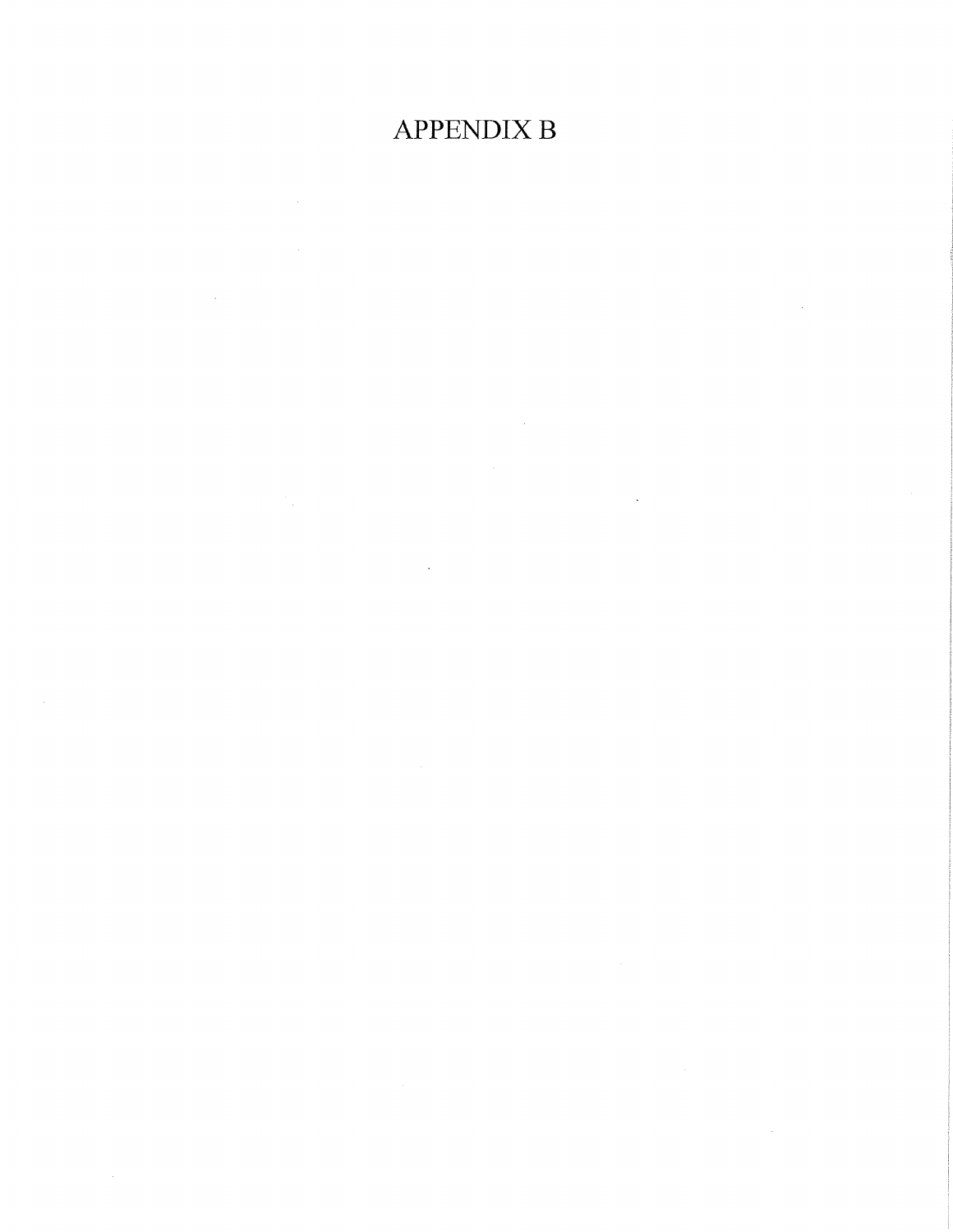ODOT Audible Pedestrian Signal policy, ODOT Traffic Manual, section 5.3

## **5.3 Audible Pedestrian Signals**

Audible pedestrian signals provide information in a non-visual format such as audible tones, speech messages, and/or vibrating and tactile surfaces. If a signalized intersection presents difficulties for pedestrians who have visual disabilities, an audible pedestrian signal may be provided to augment the standard pedestrian signal.

ODOT often receives requests to install audible pedestrian signals at signalized intersections from local jurisdictions and from individuals who need the non-visual format. When the local jurisdiction has a written policy to install audible pedestrian signals on traffic signals within their jurisdiction, work with the local jurisdiction to proceed with the audible signal installation.

If the local jurisdiction does not have a written policy to install audible pedestrian signals, or the request is from an individual who needs the non-visual format, the following process shall be used.

- Document the local jurisdiction or individual user request to install the audible signal. Send a copy of this documentation to ODOT's Office of Civil Rights (OCR), Attention ADA Title II Coordinator.
- Hold an on-site meeting with the requestor to understand the issues from the requestor's perspective. Discuss this location as well as alternate locations that may be investigated as more appropriate options. Include a discussion about the user's route and learn of any other barriers to accessibility along that route.
	- $\circ$  Document this on-site meeting and the issues discussed. Send a copy of this meeting documentation to ODOT's office of Civil Rights, Attention ADA Title II Coordinator.
	- $\circ$  Often the user's route includes local jurisdiction systems as well as the state highway. When this is the case, send a copy of the meeting documentation to the local jurisdiction. Follow-up with a phone call to the local jurisdiction to discuss the audible signal request, the on-site meeting, and any required coordination to address the audible signal and any identified barriers on the user's route.
- Following the on-site meeting, perform an engineering study in response to the request as discussed in Chapter 4E of the MUTCD. The engineering study includes the following:
	- o Initial request
	- o Onsite meeting notes
	- o Requested intersection location(s)
	- o Intersection characteristics
	- o Signal phasing
	- o Traffic volumes
	- o Posted speeds
	- o Sight distance
	- o Crash history
	- o Neighborhood acceptance
	- o Evaluation of alternative routes
	- $\circ$  Include alternate signalized crossing to determine if there are more desirable locations for the audible signal location.
- Consult with the local jurisdiction on the engineering study.